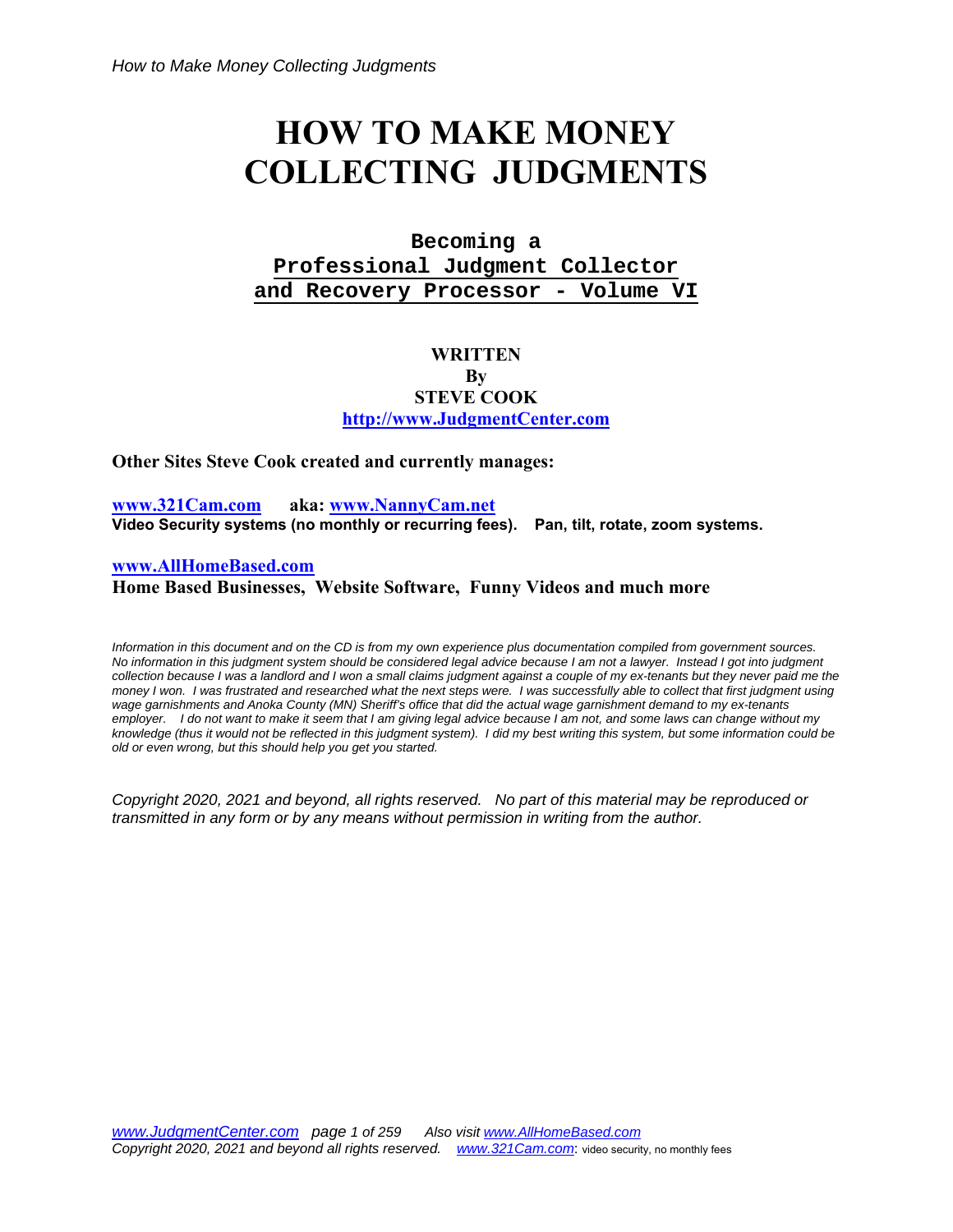# **TABLE OF CONTENTS**

| PROLOGUE ii      |  |
|------------------|--|
| <b>Chapter 1</b> |  |
| <b>Chapter 2</b> |  |
|                  |  |
|                  |  |
|                  |  |
|                  |  |
|                  |  |
|                  |  |
|                  |  |
|                  |  |
|                  |  |
|                  |  |
| <b>Chapter 3</b> |  |
|                  |  |
|                  |  |
|                  |  |
|                  |  |
|                  |  |
| <b>Chapter 4</b> |  |
|                  |  |
|                  |  |
|                  |  |
|                  |  |
|                  |  |
|                  |  |
|                  |  |
|                  |  |
|                  |  |
|                  |  |
|                  |  |
|                  |  |
|                  |  |
|                  |  |
|                  |  |
|                  |  |
|                  |  |
|                  |  |
|                  |  |
|                  |  |

www.JudgmentCenter.com page 2 of 259 Also visit www.AllHomeBased.com<br>Copyright 2020, 2021 and beyond all rights reserved. www.321Cam.com: video security, no monthly fees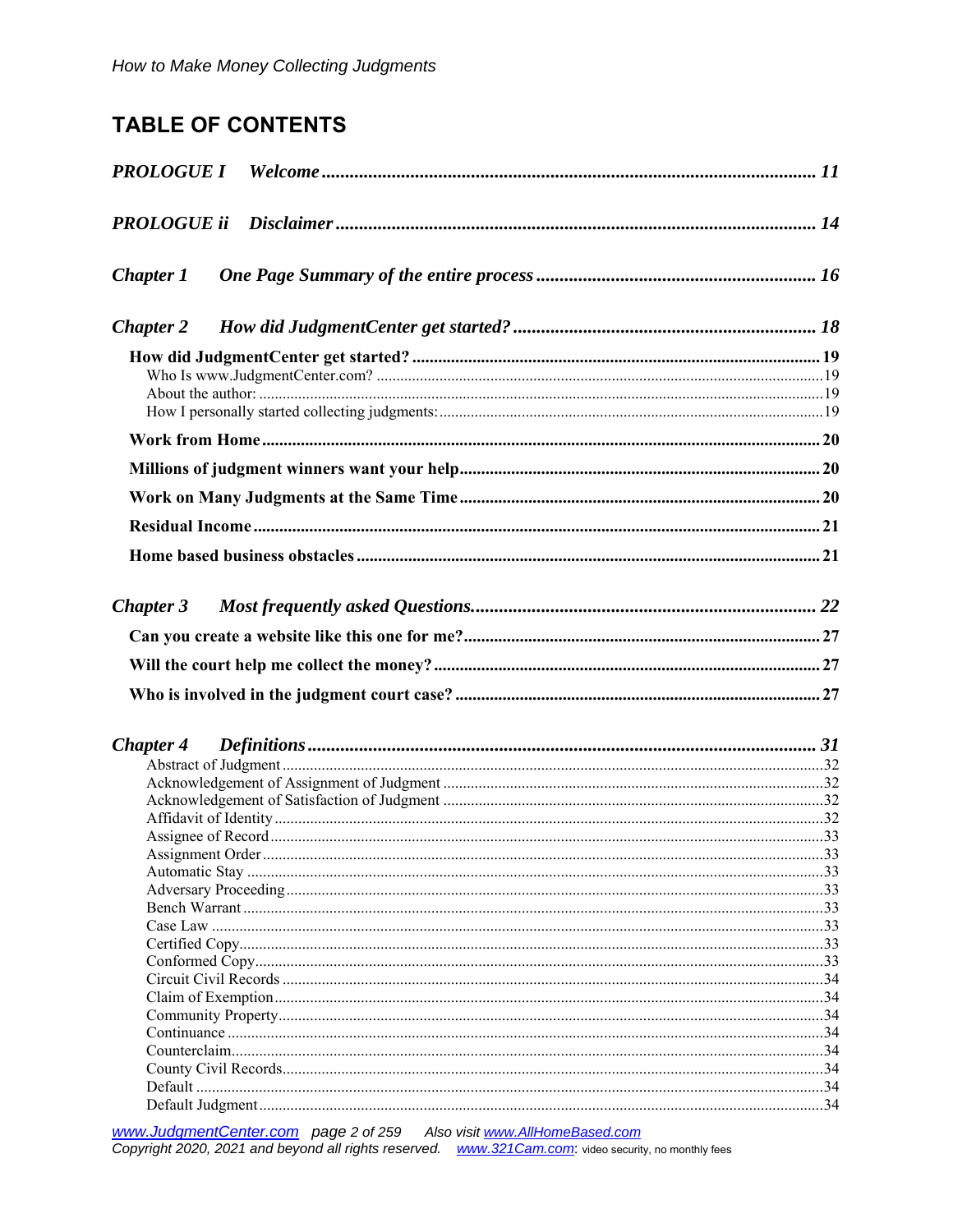| <b>Chapter 5</b> |  |
|------------------|--|
|                  |  |
|                  |  |
|                  |  |
|                  |  |
|                  |  |
|                  |  |
|                  |  |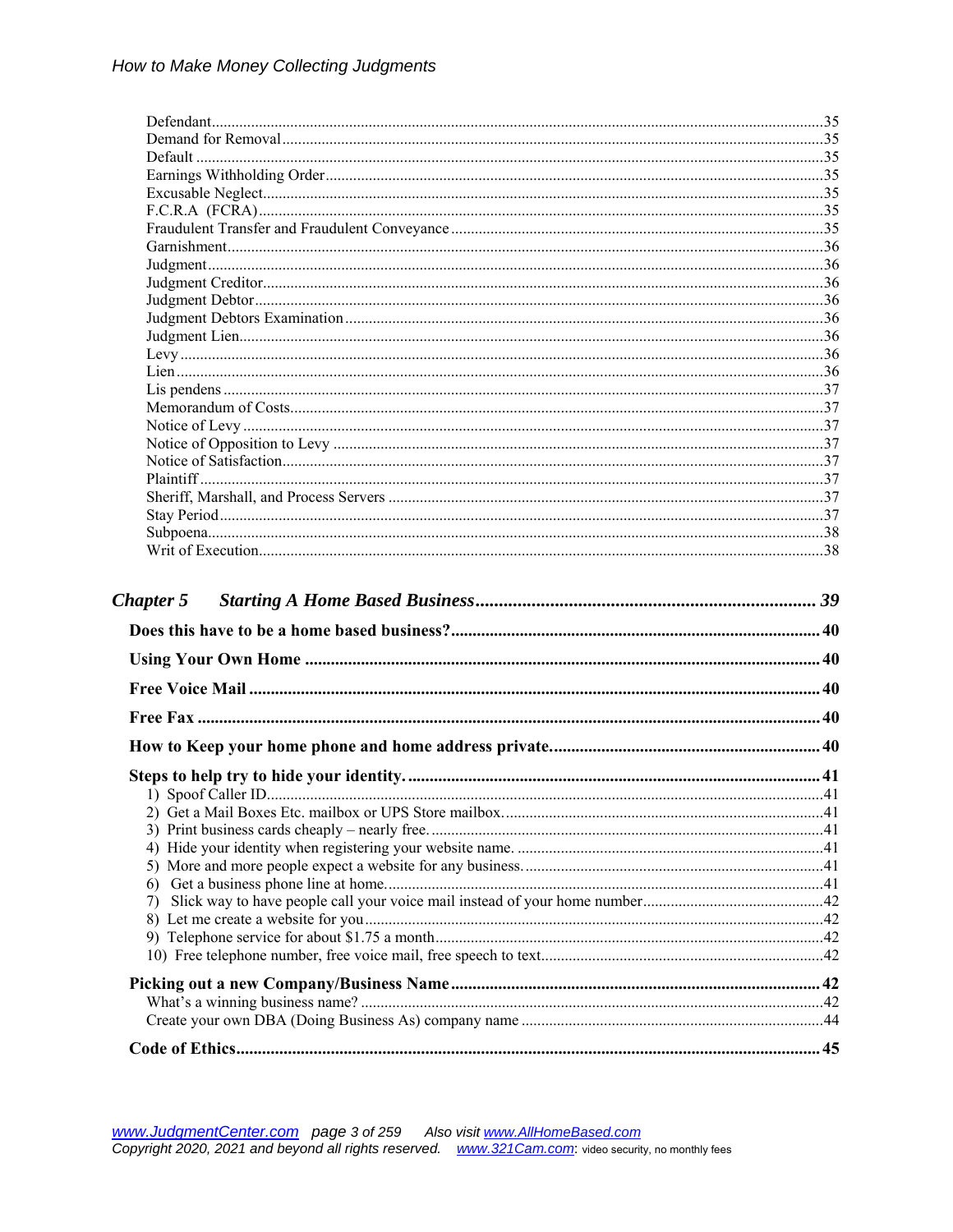| Only after the appeals time limit has expired will I try to collect the judgment52    |  |
|---------------------------------------------------------------------------------------|--|
|                                                                                       |  |
| <b>Chapter 7</b>                                                                      |  |
|                                                                                       |  |
|                                                                                       |  |
|                                                                                       |  |
|                                                                                       |  |
|                                                                                       |  |
|                                                                                       |  |
| Courthouse Visits and problems you may encounter Freedom of Information Act (FOIA) 62 |  |
|                                                                                       |  |
|                                                                                       |  |
|                                                                                       |  |
| <b>Chapter 8</b>                                                                      |  |
|                                                                                       |  |
|                                                                                       |  |
|                                                                                       |  |
|                                                                                       |  |
|                                                                                       |  |
|                                                                                       |  |
|                                                                                       |  |
|                                                                                       |  |
|                                                                                       |  |
|                                                                                       |  |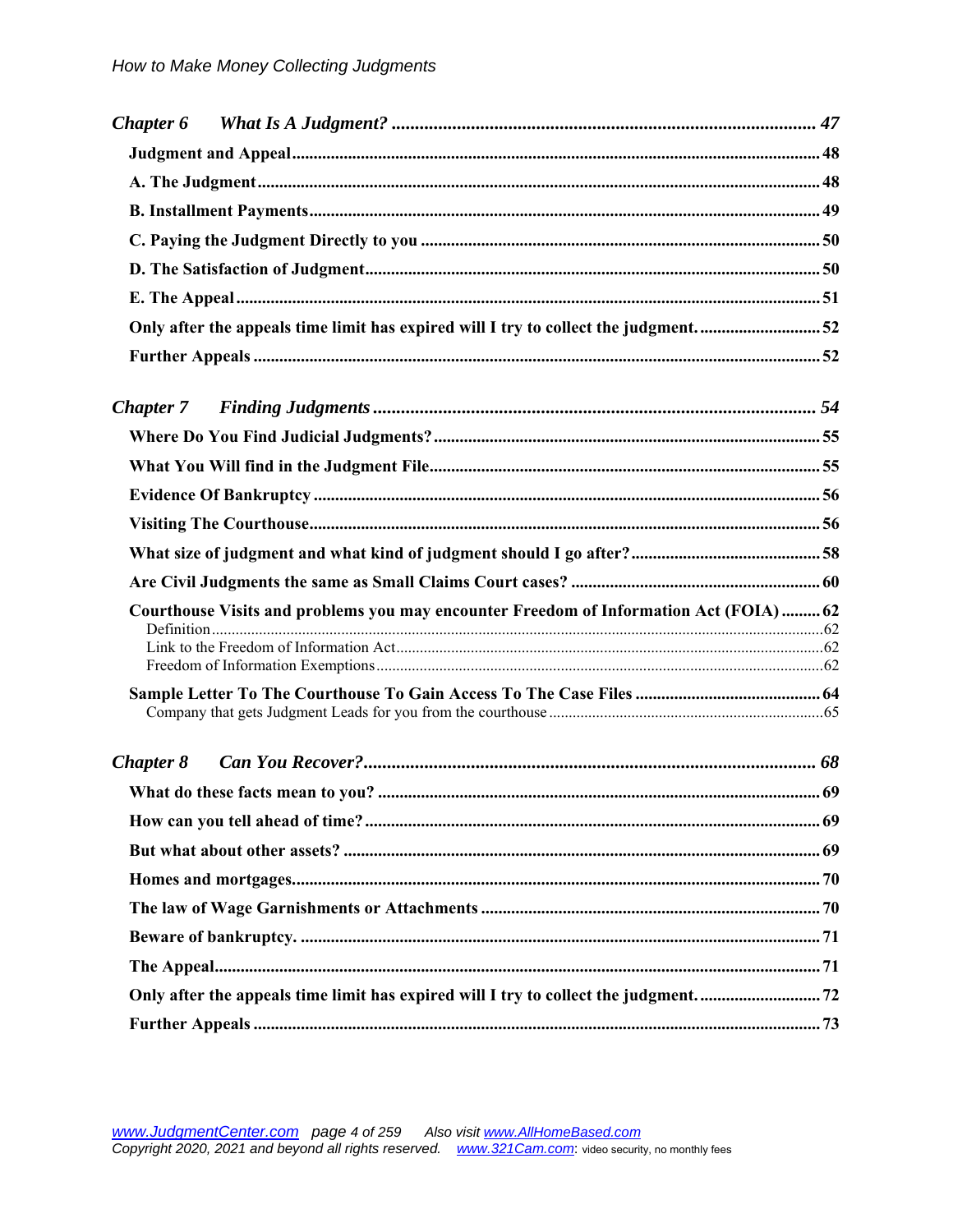| <b>Chapter 9</b>  |                                                                                                                                                                                    |  |
|-------------------|------------------------------------------------------------------------------------------------------------------------------------------------------------------------------------|--|
|                   |                                                                                                                                                                                    |  |
|                   |                                                                                                                                                                                    |  |
| <b>Chapter 10</b> |                                                                                                                                                                                    |  |
|                   |                                                                                                                                                                                    |  |
|                   |                                                                                                                                                                                    |  |
|                   | Sample Letters to contact winners of the judgments (called judgment creditors)79                                                                                                   |  |
|                   |                                                                                                                                                                                    |  |
|                   |                                                                                                                                                                                    |  |
|                   |                                                                                                                                                                                    |  |
|                   |                                                                                                                                                                                    |  |
|                   |                                                                                                                                                                                    |  |
| <b>Chapter 11</b> |                                                                                                                                                                                    |  |
|                   | Judgment Creditor (winner/plaintiff) is ready for you to start collecting their money 91                                                                                           |  |
|                   |                                                                                                                                                                                    |  |
|                   |                                                                                                                                                                                    |  |
|                   |                                                                                                                                                                                    |  |
|                   |                                                                                                                                                                                    |  |
| <b>Chapter 12</b> |                                                                                                                                                                                    |  |
|                   |                                                                                                                                                                                    |  |
|                   | How Do You Collect Your Money If You have had the judgment assigned to you?  102                                                                                                   |  |
|                   |                                                                                                                                                                                    |  |
|                   |                                                                                                                                                                                    |  |
|                   |                                                                                                                                                                                    |  |
|                   |                                                                                                                                                                                    |  |
|                   |                                                                                                                                                                                    |  |
|                   |                                                                                                                                                                                    |  |
|                   |                                                                                                                                                                                    |  |
|                   |                                                                                                                                                                                    |  |
|                   |                                                                                                                                                                                    |  |
|                   |                                                                                                                                                                                    |  |
|                   | D. Levying on Wages, Bank Accounts, Business Assets, Real Property and more  110                                                                                                   |  |
|                   |                                                                                                                                                                                    |  |
|                   | www.JudgmentCenter.com    page 5 of 259    Also visit www.AllHomeBased.com<br>Copyright 2020, 2021 and beyond all rights reserved. www.321Cam.com: video security, no monthly fees |  |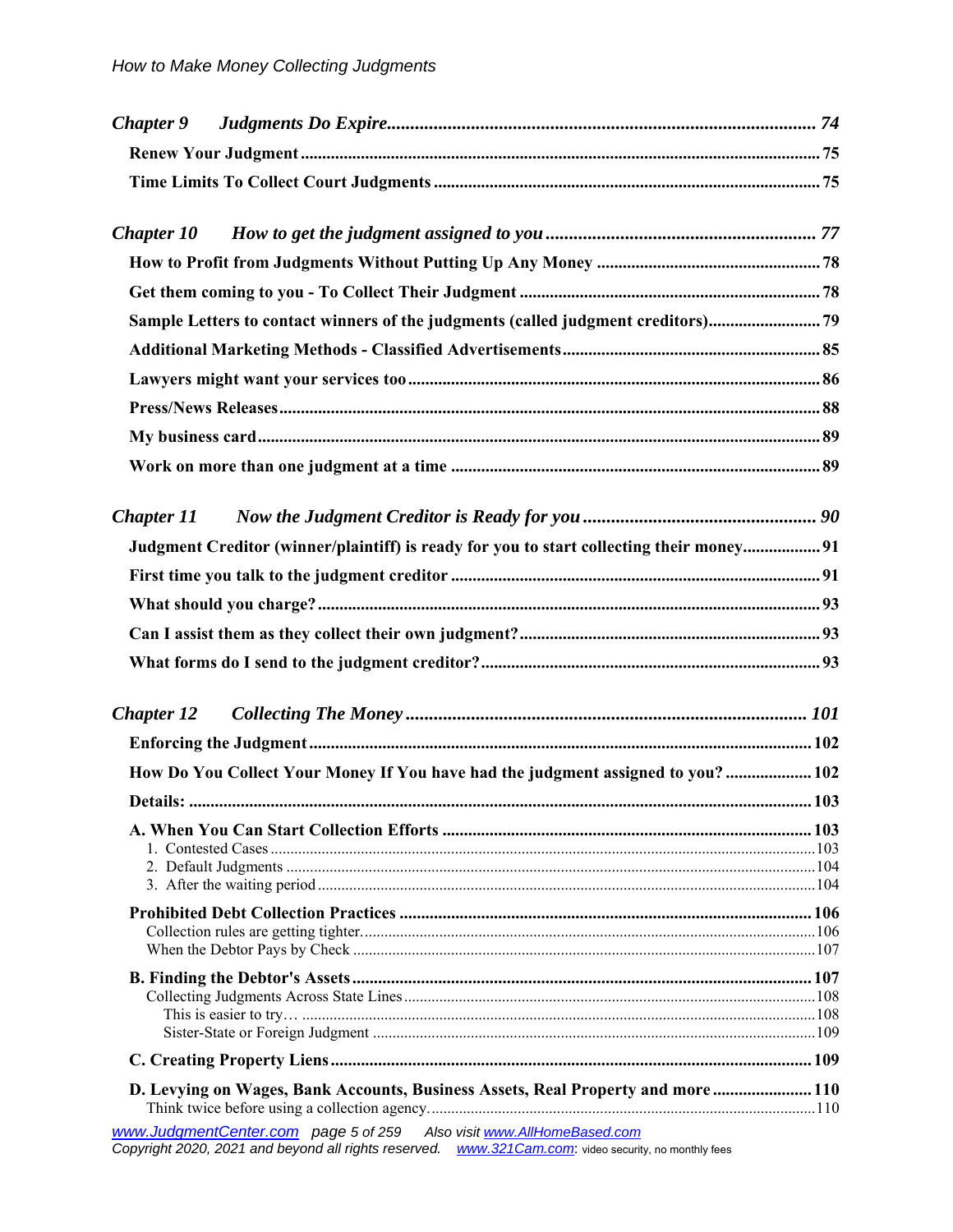| <b>Chapter 13</b> |  |
|-------------------|--|
|                   |  |
|                   |  |
|                   |  |
|                   |  |
|                   |  |
|                   |  |
|                   |  |
|                   |  |
|                   |  |
|                   |  |
|                   |  |
|                   |  |
|                   |  |
|                   |  |
|                   |  |
|                   |  |
|                   |  |
|                   |  |
|                   |  |
| <b>Chapter 14</b> |  |
|                   |  |
|                   |  |
|                   |  |
|                   |  |
|                   |  |
|                   |  |
|                   |  |
|                   |  |
|                   |  |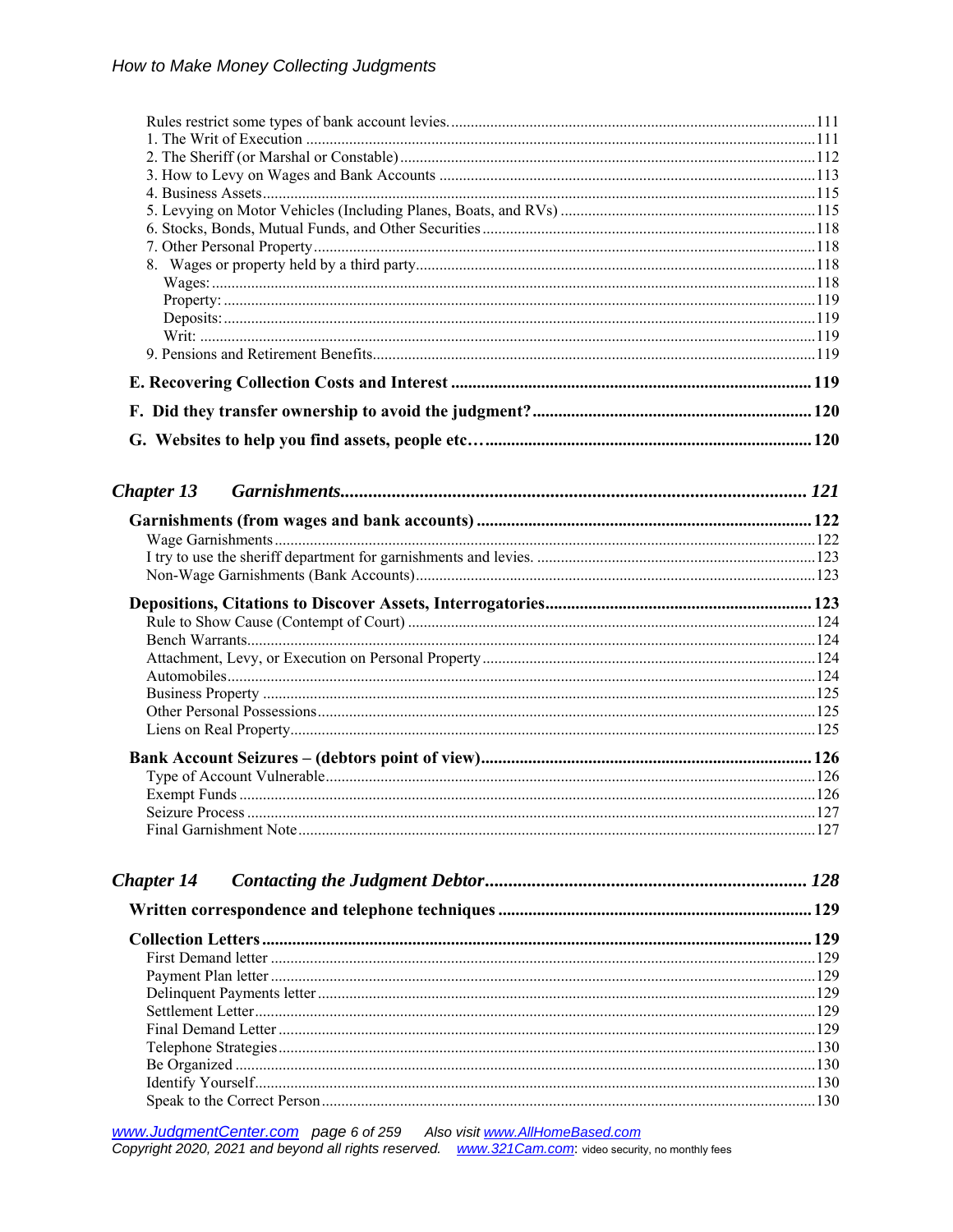| $\frac{1}{2}$ |  |
|---------------|--|

www.JudgmentCenter.com page 7 of 259 Also visit www.AllHomeBased.com<br>Copyright 2020, 2021 and beyond all rights reserved. www.321Cam.com: video security, no monthly fees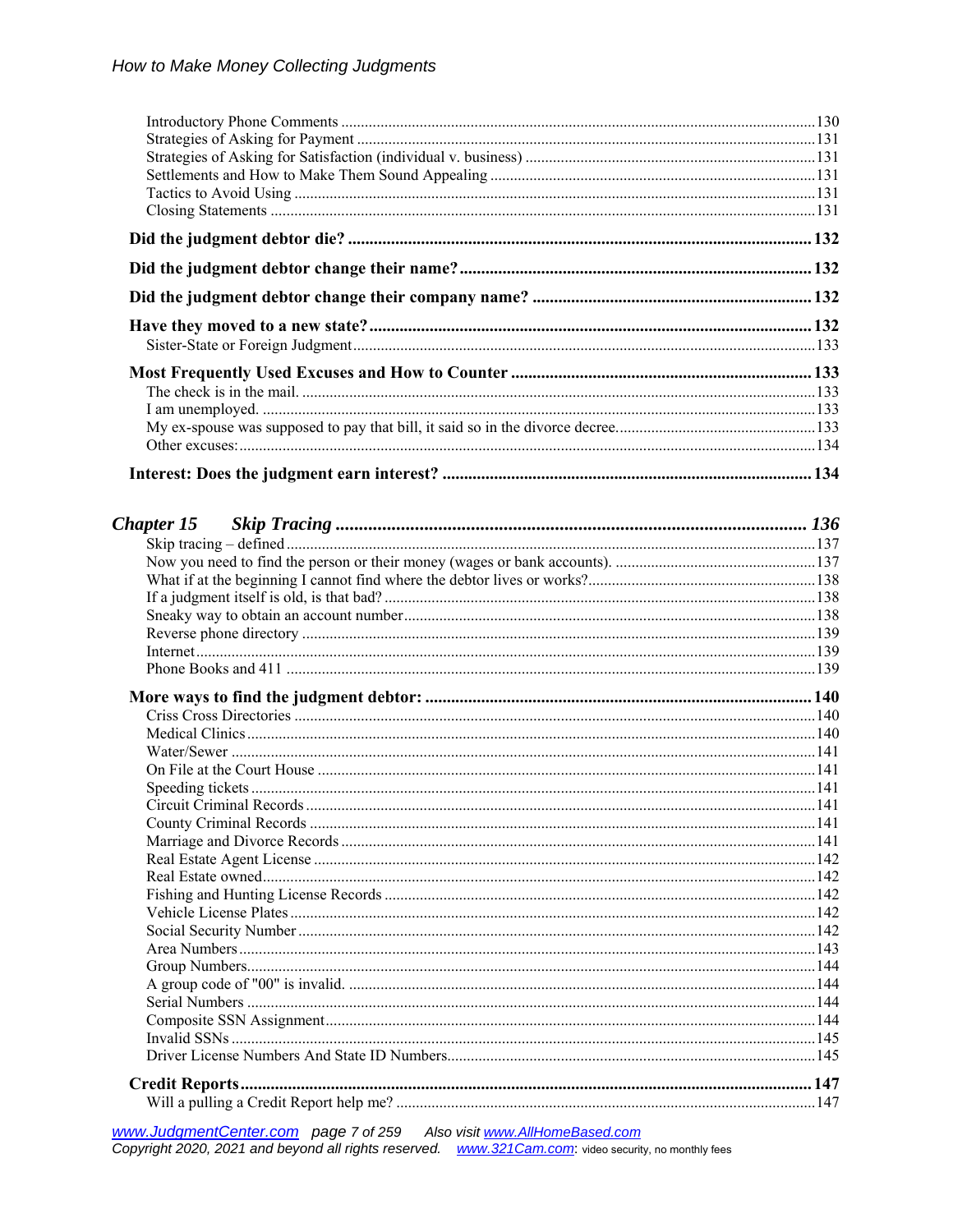| Chapter 16        |                                                                                                                                                                                    |  |
|-------------------|------------------------------------------------------------------------------------------------------------------------------------------------------------------------------------|--|
|                   |                                                                                                                                                                                    |  |
|                   |                                                                                                                                                                                    |  |
|                   |                                                                                                                                                                                    |  |
| <b>Chapter 17</b> |                                                                                                                                                                                    |  |
|                   |                                                                                                                                                                                    |  |
| <b>Chapter 18</b> |                                                                                                                                                                                    |  |
|                   |                                                                                                                                                                                    |  |
|                   |                                                                                                                                                                                    |  |
| <b>Chapter 19</b> |                                                                                                                                                                                    |  |
|                   |                                                                                                                                                                                    |  |
|                   |                                                                                                                                                                                    |  |
|                   |                                                                                                                                                                                    |  |
|                   |                                                                                                                                                                                    |  |
|                   |                                                                                                                                                                                    |  |
|                   |                                                                                                                                                                                    |  |
|                   |                                                                                                                                                                                    |  |
|                   |                                                                                                                                                                                    |  |
|                   |                                                                                                                                                                                    |  |
|                   |                                                                                                                                                                                    |  |
|                   |                                                                                                                                                                                    |  |
|                   |                                                                                                                                                                                    |  |
|                   |                                                                                                                                                                                    |  |
|                   |                                                                                                                                                                                    |  |
|                   |                                                                                                                                                                                    |  |
|                   |                                                                                                                                                                                    |  |
|                   |                                                                                                                                                                                    |  |
|                   |                                                                                                                                                                                    |  |
| <b>Chapter 20</b> |                                                                                                                                                                                    |  |
|                   |                                                                                                                                                                                    |  |
|                   |                                                                                                                                                                                    |  |
|                   |                                                                                                                                                                                    |  |
|                   |                                                                                                                                                                                    |  |
|                   |                                                                                                                                                                                    |  |
|                   |                                                                                                                                                                                    |  |
|                   | www.JudgmentCenter.com    page 8 of 259    Also visit www.AllHomeBased.com<br>Copyright 2020, 2021 and beyond all rights reserved. www.321Cam.com: video security, no monthly fees |  |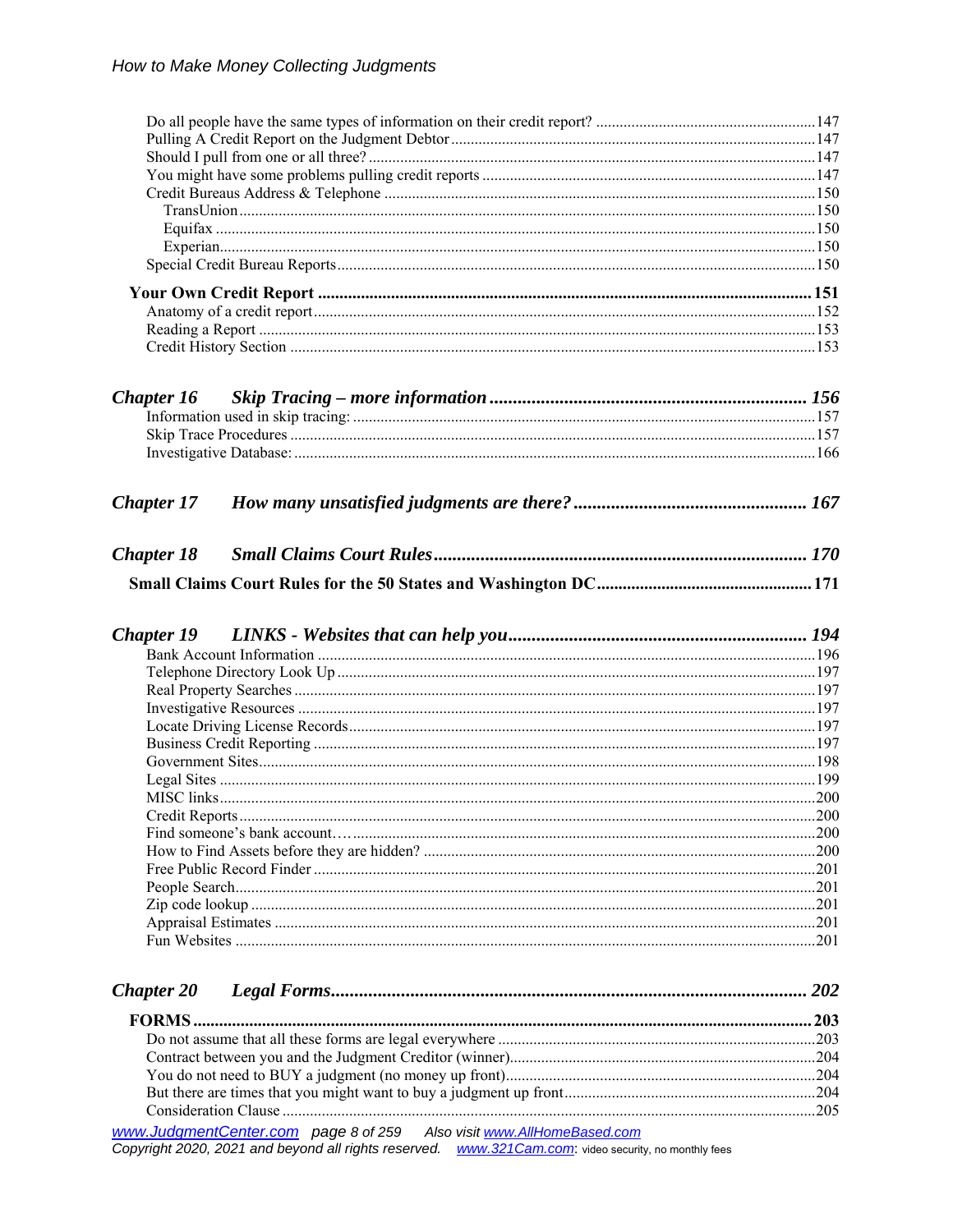# Chapter 22 "Other" Consumer Reports: What You Should Know about "Specialty"

|                                                                                       | 225  |
|---------------------------------------------------------------------------------------|------|
|                                                                                       |      |
|                                                                                       |      |
|                                                                                       |      |
|                                                                                       |      |
|                                                                                       |      |
|                                                                                       | .228 |
|                                                                                       |      |
|                                                                                       |      |
|                                                                                       |      |
|                                                                                       |      |
|                                                                                       | .230 |
|                                                                                       |      |
| 13. Reports Focusing on Consumers Using Alternative or Fringe Financial Providers 231 |      |
|                                                                                       |      |
|                                                                                       |      |
|                                                                                       |      |
|                                                                                       |      |
|                                                                                       |      |
|                                                                                       |      |

|             | 235  |
|-------------|------|
|             |      |
|             |      |
|             | .238 |
|             | .239 |
|             |      |
|             | .239 |
|             |      |
|             | .240 |
|             | .240 |
|             | .240 |
|             | .241 |
|             | 241  |
| IntelliCorp | 241  |

www.JudgmentCenter.com page 9 of 259 Also visit www.AllHomeBased.com<br>Copyright 2020, 2021 and beyond all rights reserved. www.321Cam.com: video security, no monthly fees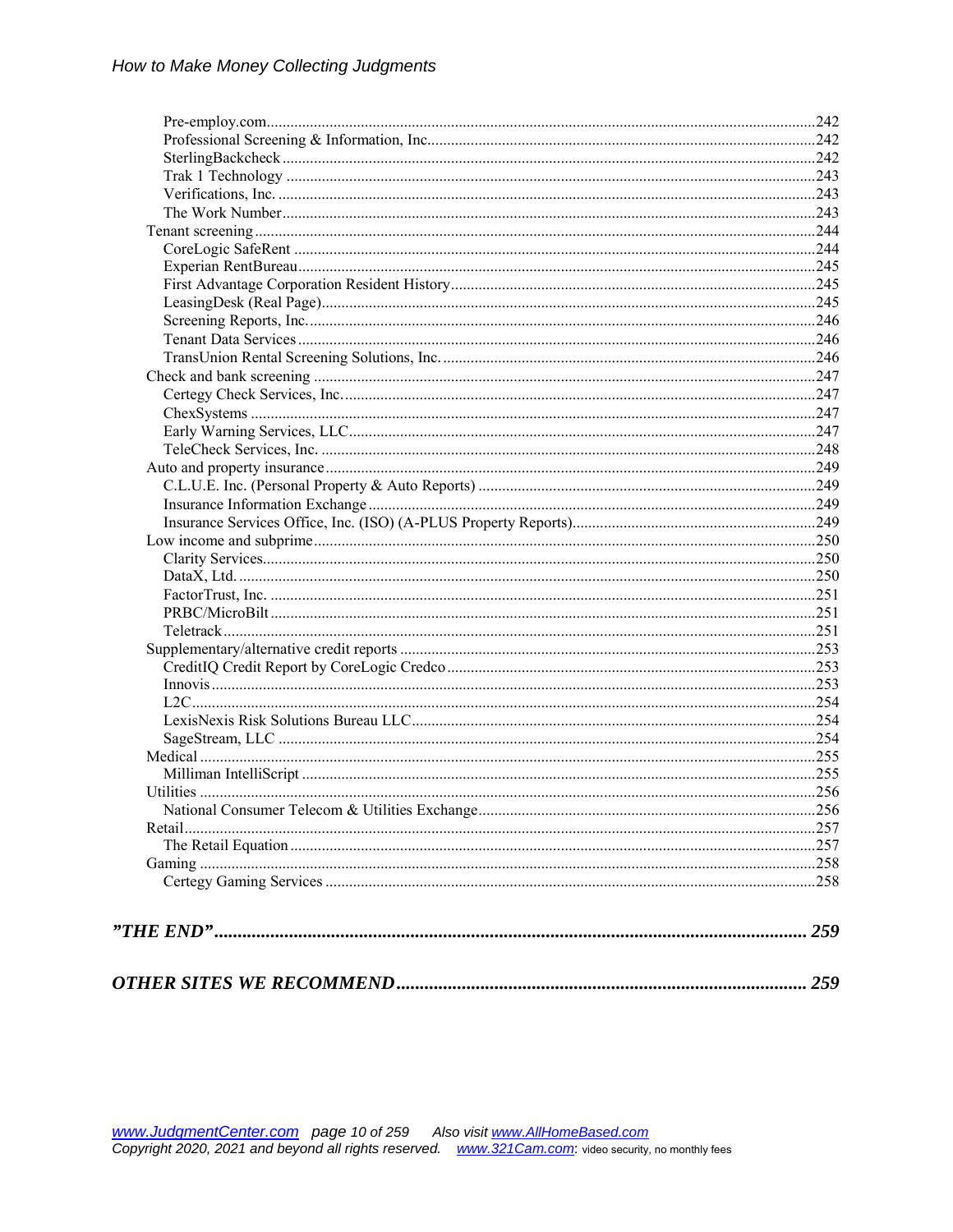# **PROLOGUE I Welcome**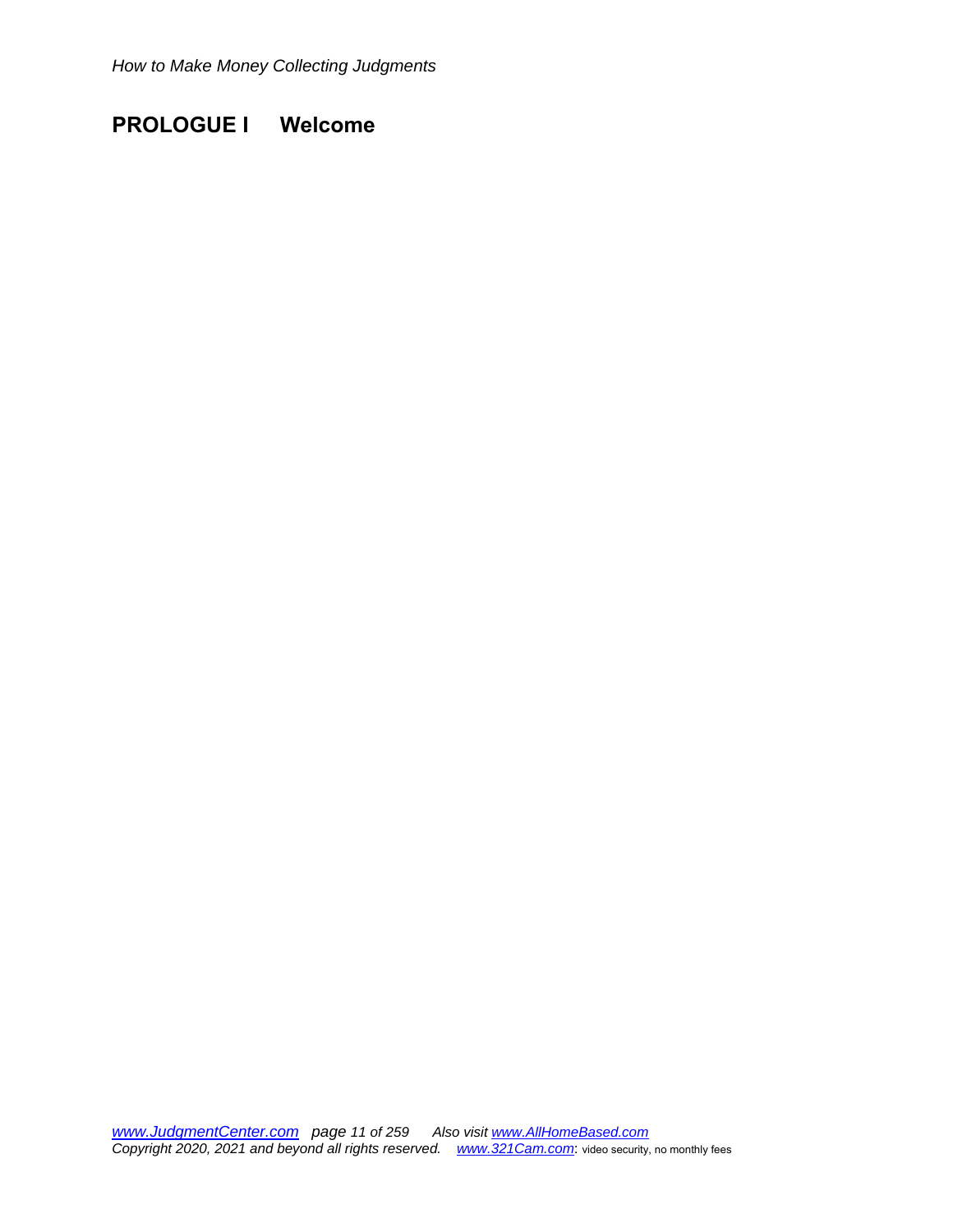# **Dear new Judgment Collector,**

### **Thank you for your order! I appreciate your business and good luck.**

This is the main document (main system), however on the CD rom (if you purchased it) is the rest of the system including the forms, notes and software. Copy them all to your computer for faster access.

**Main Form:** "**How\_To\_Make\_Money\_Processing\_Judicial\_Judgments.pdf**" file which is located on the CD Rom and if you ordered the hard copy, then we printed it and put it in the 3 ring notebook. The links in it are clickable. If you need to have a specific set of pages from that document put into a Word document for your easy editing, please let us know and we will do that and send it to you via email – of course free of charge.

**FormsTemplate.doc:** modify this form and maybe you can give this out to people that won a judgment to request information about the judgment they won.

#### **Other Forms, notes:**

**AssigningJudgmentForms.doc** and **Sample\_Forms\_To\_Send\_To\_Creditor.doc** 

#### **(Forms: don't forget to replace my contact info with your own)**

Sincerely,



Office (651) 321-3131 fax (931) 443-8300 Email: steve@judgmentcenter.com

#### **Here are other websites we recommend:**

- **1) www.321Cam.com Video Security systems (no monthly fee). Pan, tilt, rotate, zoom.**
- **2) www.AllHomeBased.com Home business, fun videos, website software and more.**
- **3) www.StandardFurnace.com (SEO) Search Engine Optimization.**
- **4) www.LogitechSpecials.com Logitech coupon codes, instant rebates and specials**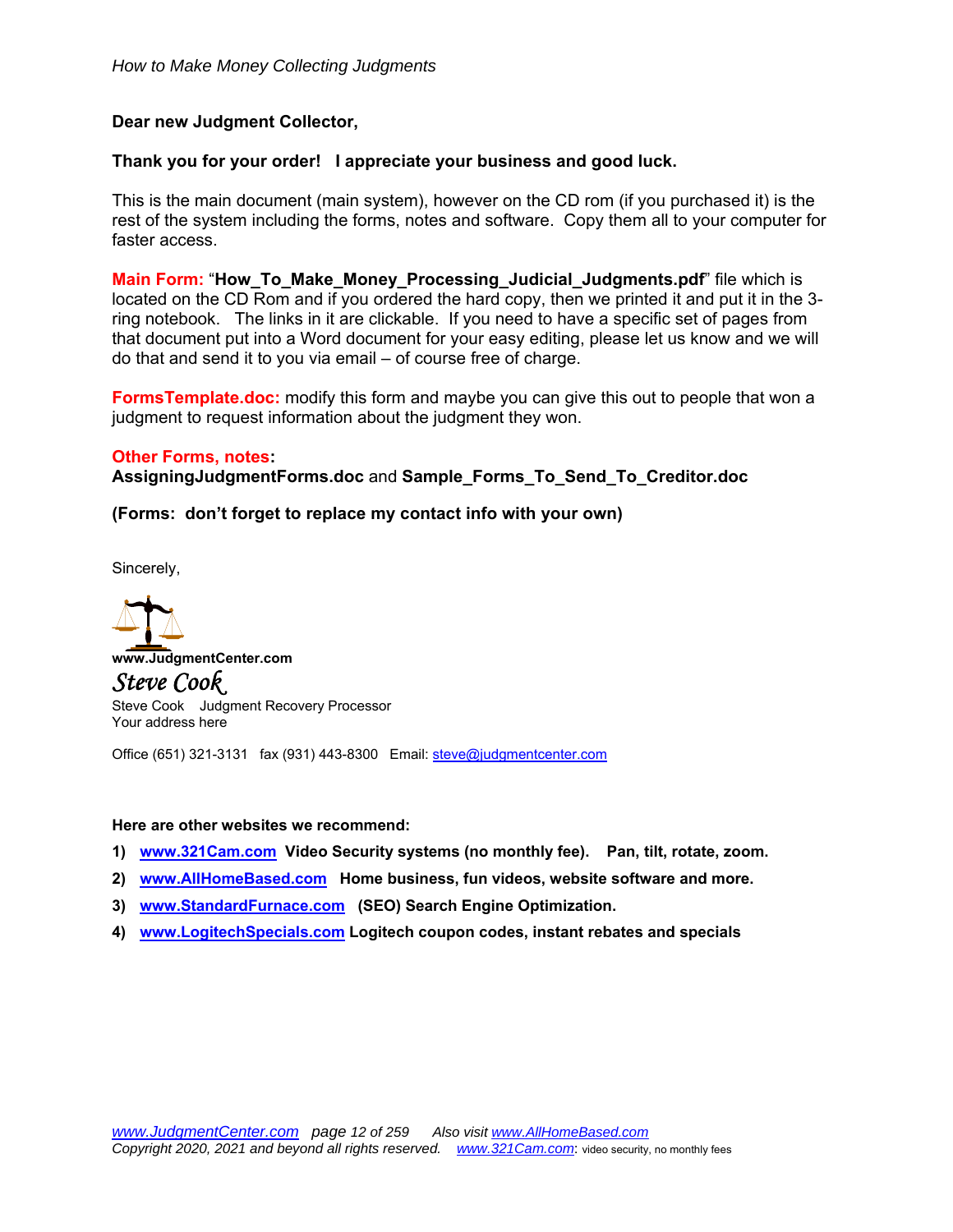Dear Friend:

I would like to personally welcome you to the exciting judgment collections. Whether you are doing it to collect judgment(s) owned to you OR you want to make a part-time or full-time living helping others collect money owed to them. By purchasing this system is your first step into this sometimes lucrative way to make money from your home or from an office.

Collecting money judgments for others is in demand. Not too many people know how to do this. This is a great service for your clients that once they start getting some of their money back they will use your services again and also spread the word by "word of mouth" to others which is the best way to grow your business without advertising.

Chapter 1 contains a short 1-page summary of the process. This complete Adobe Reader .pdf system has clickable links throughout this document (including the table of contents).

The original content of this was from my own experiences when I was a landlord. I started to document the steps from the time I did my very first judgment against my ex-tenants. Then I became a real estate agent and mortgage loan office where my services became in demand from co-workers and home buyers and sellers alike so I expanded my own notes and documentation. Then it kept growing to what you see here.

**The links can go to another page in this very document OR it may take you to the internet.** Some of the documents, notes, links may contain live references (or pointers) to information created and maintained by other organizations and people. Please note that I do not control and cannot guarantee the relevance, timeliness, or accuracy of these outside materials.

Very truly yours,



**www.JudgmentCenter.com**  Steve Cook Judgment Recovery Processor

Office (651) 321-3131 fax (931) 443-8300 Email: steve@judgmentcenter.com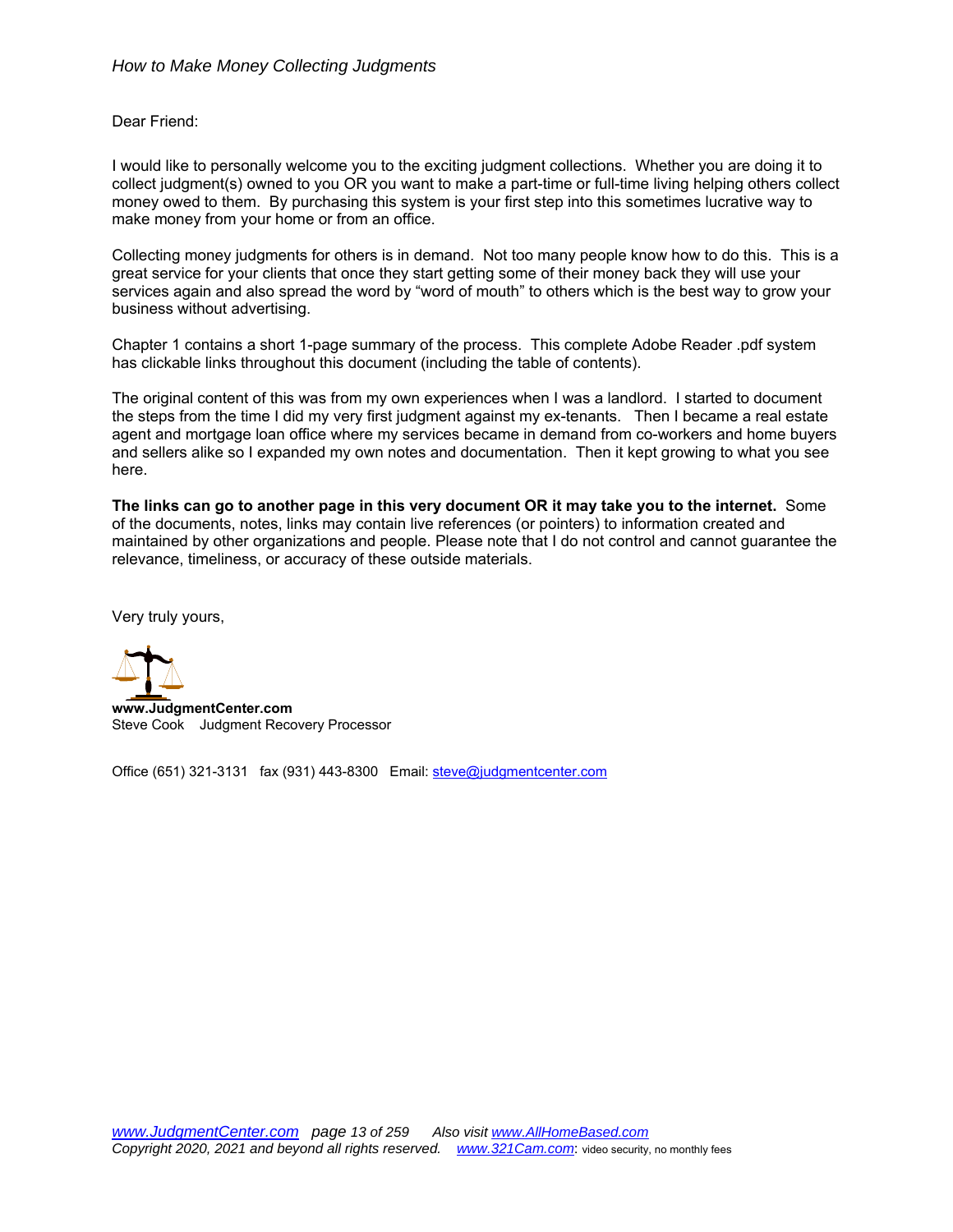# **PROLOGUE ii Disclaimer**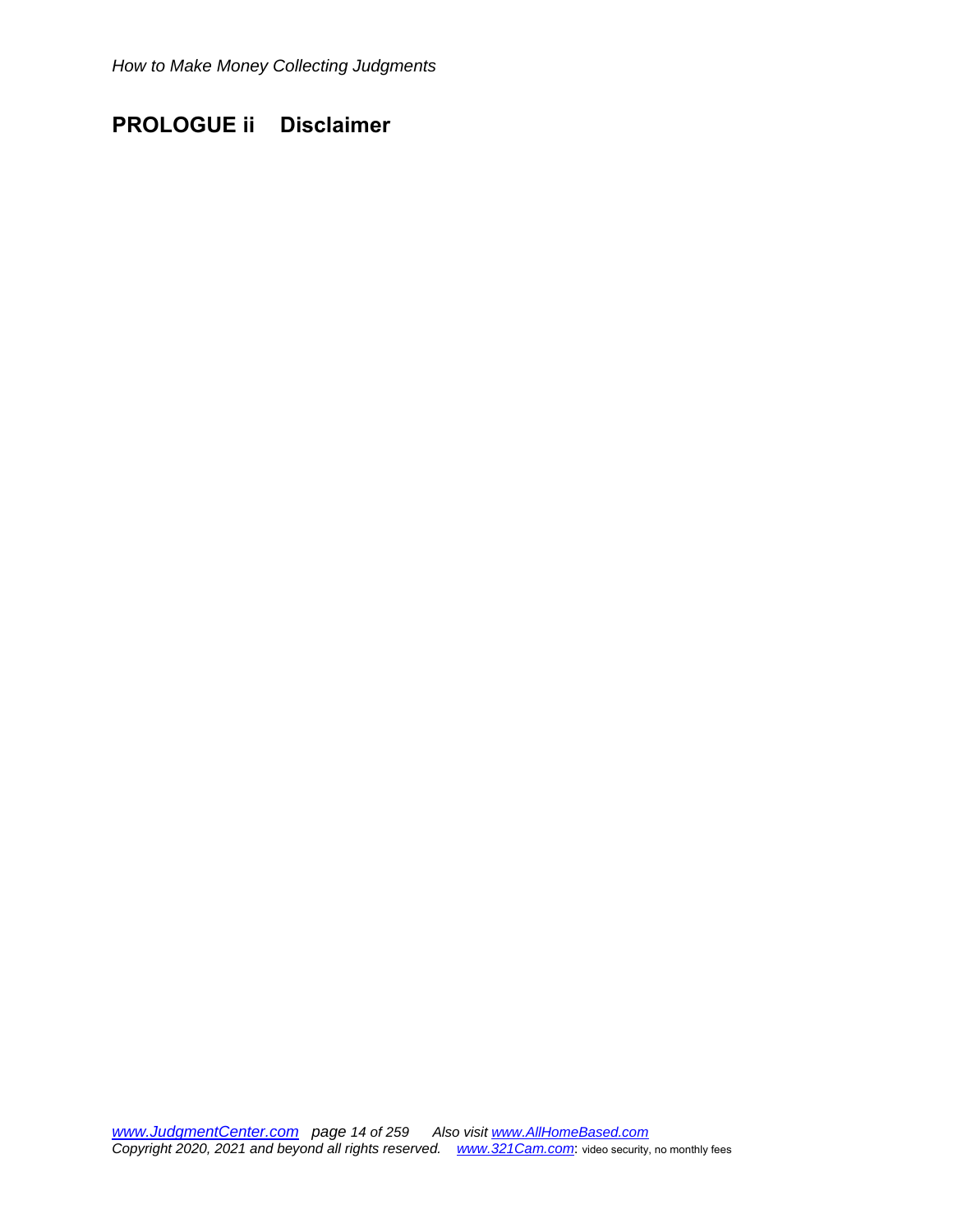# **DISCLAIMER**

This system (main document and/or anything on CD) is sold as is. I made every effort to produce and publish the most accurate information possible. No warranties, expressed or implied, are provided for the data herein, its use, or its interpretation. Furthermore, I and judgmentcenter.com disclaim any responsibility for the accuracy or completeness of this data.

Information only and the publisher make no warranties, or representations of any kind. An attempt has been made to provide accurate information on the subject matter covered. Purchasers are advised to conduct their own research carefully before investing time or money in an attempt to process judgments. www.JudgmentCenter.com shall have no liability or responsibility to anyone with respect to contracts, negotiations or agreements that may result from information in this book, or for any loss or damage caused or alleged to have been caused directly or indirectly by such information.

www.JudgmentCenter.com is not engaged in rendering legal or professional services. If legal advice is required, the assistance of a competent, qualified professional should be sought.

We must insist, that you do not, under any circumstances, re-print or reproduce any of the materials within for sale, distribution, or otherwise, without express permission from **www.JudgmentCenter.com**. It is ok to print a copy for your own personal use.

(I did my best writing this. If I misspelled, duplicated some information, or if there is some incorrect/wrong information, go ahead and send me an email so I can make a change to this document)

*Information in this document and on the CD is from my own experience plus documentation compiled from government sources. No information in this judgment system should be considered legal advice because I am not a lawyer. Instead I got into judgment collection because I was a landlord and I won a small claims judgment against a couple of my ex-tenants but they never paid me the money I won. I was frustrated and researched what the next steps were.* 

*I was successfully able to collect that first judgment using wage garnishments and Anoka County (MN) Sheriff's office that did the actual wage garnishment demand to my ex-tenant's employer. I do not want to make it seem that I am giving legal advice because I am not, and some laws can change without my knowledge (thus it would not be reflected in this judgment system). I did my best writing this system, but some information could be old or even wrong, but this should help you get you started.* 

Please refer your questions regarding this program to me: **I prefer email:** 



 **www.JudgmentCenter.com**  Steve Cook Judgment Recovery Processor

Office (651) 321-3131 fax (931) 443-8300 Email: steve@judgmentcenter.com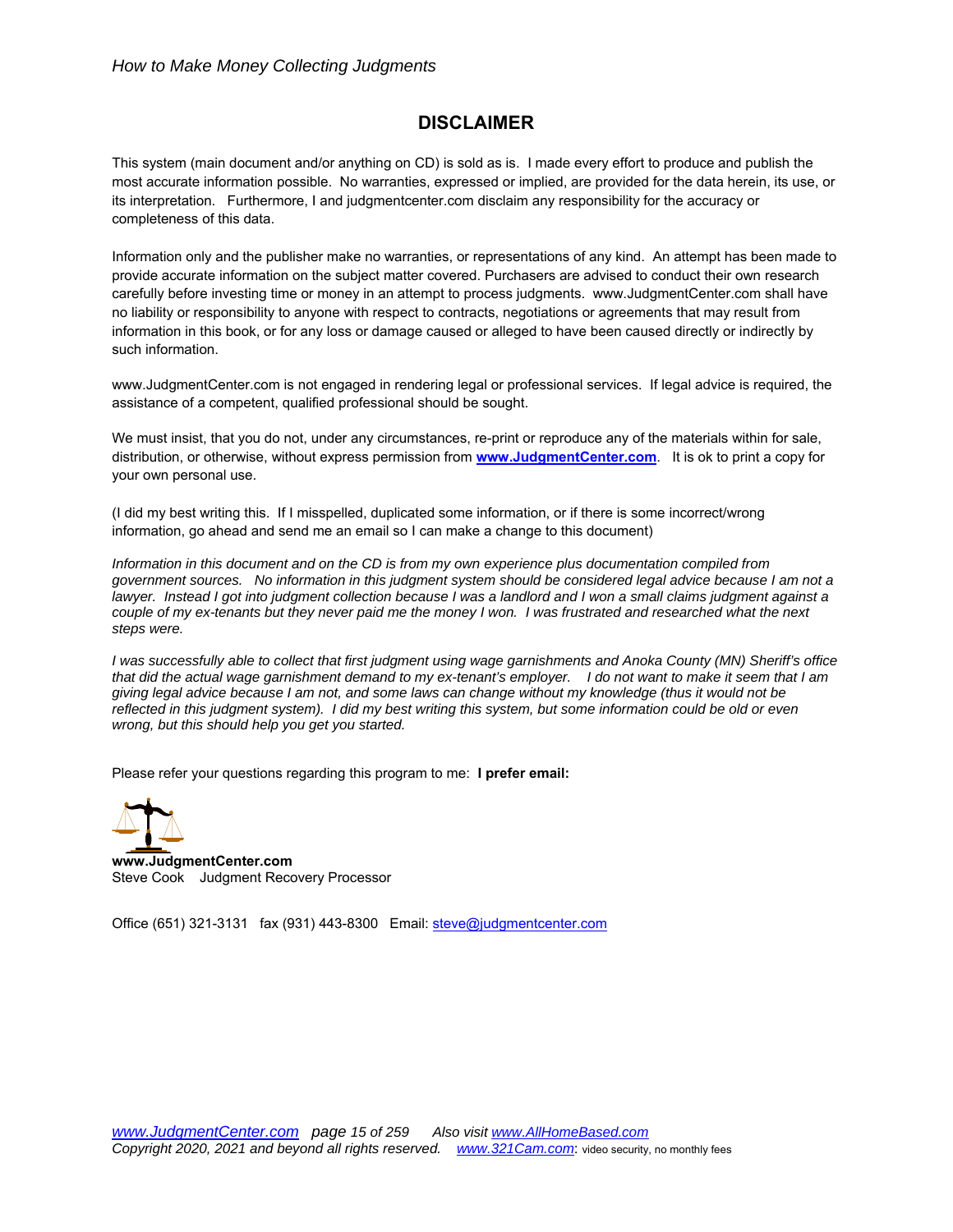# **Chapter 1 One Page Summary of the entire process**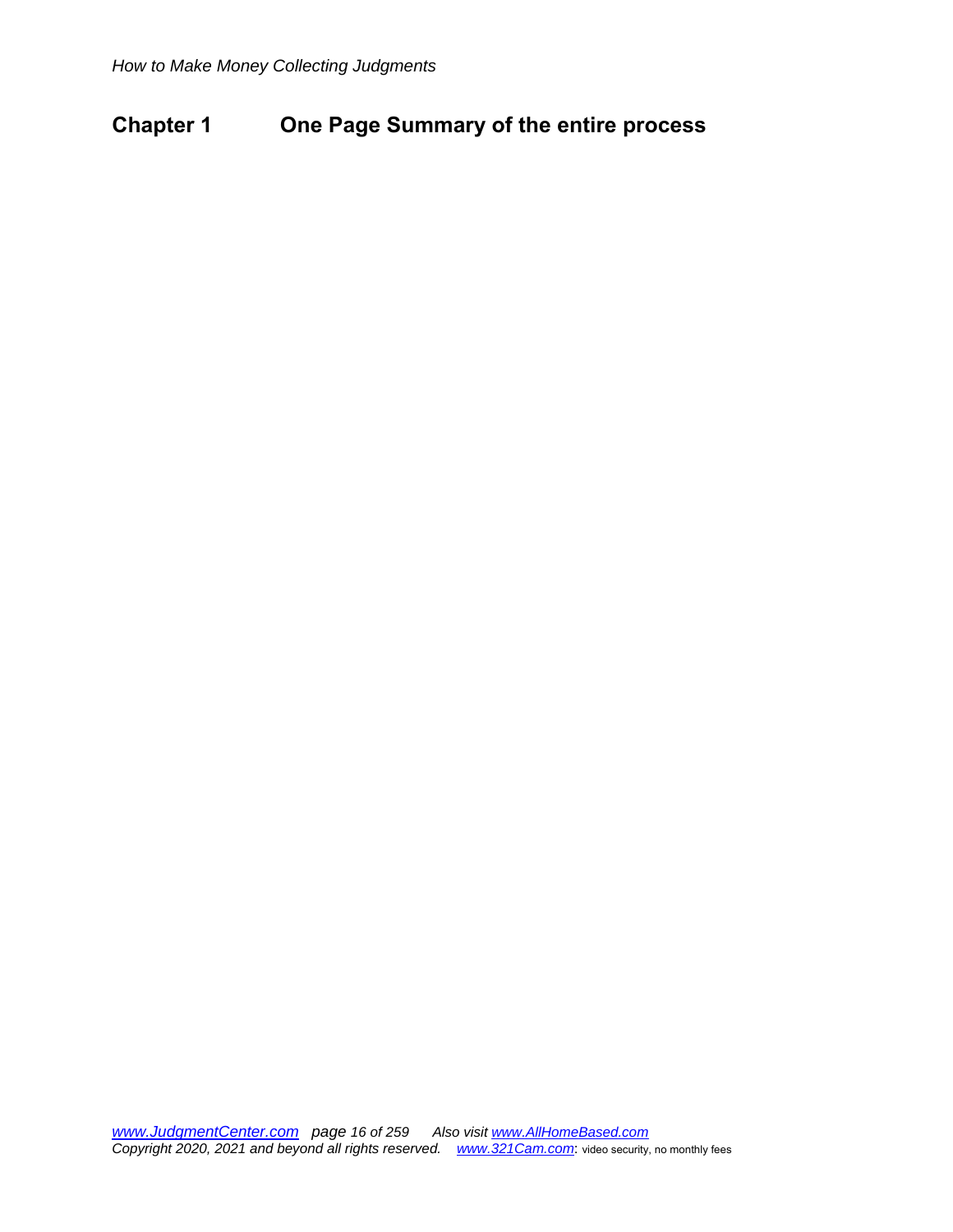# **Summary of the entire process:**

- 1. Locate a judgment many different ways
	- a. Go to the courthouse; look in their books for judgments 1-4 years old or so, and from \$1000 to \$5000 or so.
		- i. Find a good judgment in the book, and then look up all the information on the computer, writing down everything you see. Be accurate.
	- b. Create a website so they can come to you with their judgments
	- c. Advertise in newspapers, websites etc.

Skip any related to family court, child custody, child support. Most the time there are laws protecting the information you need if in these type of cases.

- 2. Send a letter to the winner (called judgment creditor). You might not have a current address for this person/company so you might want to research it first. The letter should explain what your intentions are.
- 3. Sometimes the court orders interest and/or fees and sometimes they don't. You need to check this out to be able to give the total amount to the winner and loser of the judgment.
- 4. Mail Forms to the winner (called judgment creditor)
	- a. Acknowledgement of Assignment of Judgment (assigns it to you)
	- b. Contingency Agreement for Assignment (determines split 50/50% or whatever)
	- c. Judgment Debtor Information
- 5. Research to see if the county needs the judgment moved up to a higher court in order to have the judgment reassigned to someone else. If they do see what forms they need to do the moving (you might be able to use the enclosed "Affidavit of Identification of Judgment Debtor").
- 6. Once you receive the forms back, mail the "Acknowledgement of Assignment of Judgment" back to the courthouse.
- 7. Once this is received and recorded then you have the right to get any information on the debtor (loser of the judgment). You are now the judgment creditor assignee.
- 8. Find the loser. You can use any free tool or paid tools. Most are internet based.
- 9. Ways to get paid for the judgment:
	- a. Maybe the judgment debtor (the loser) will be willing to pay on their own, work out a payment plan called installments where they pay something monthly.
	- b. If they won't pay on their own OR if you feel they won't, then you can and should garnish their pay or levy their bank accounts.
- 10. Don't forget to pay the winner the percentage you agreed to in the "Contingency Agreement for Assignment"
- 11. Don't forget that once it's paid you need to file a "satisfaction of judgment" in all counties where the judgment is. Let the loser know that they need to clean up their own credit report themselves as nothing is removed automatically from the credit bureau even if it's been paid in full.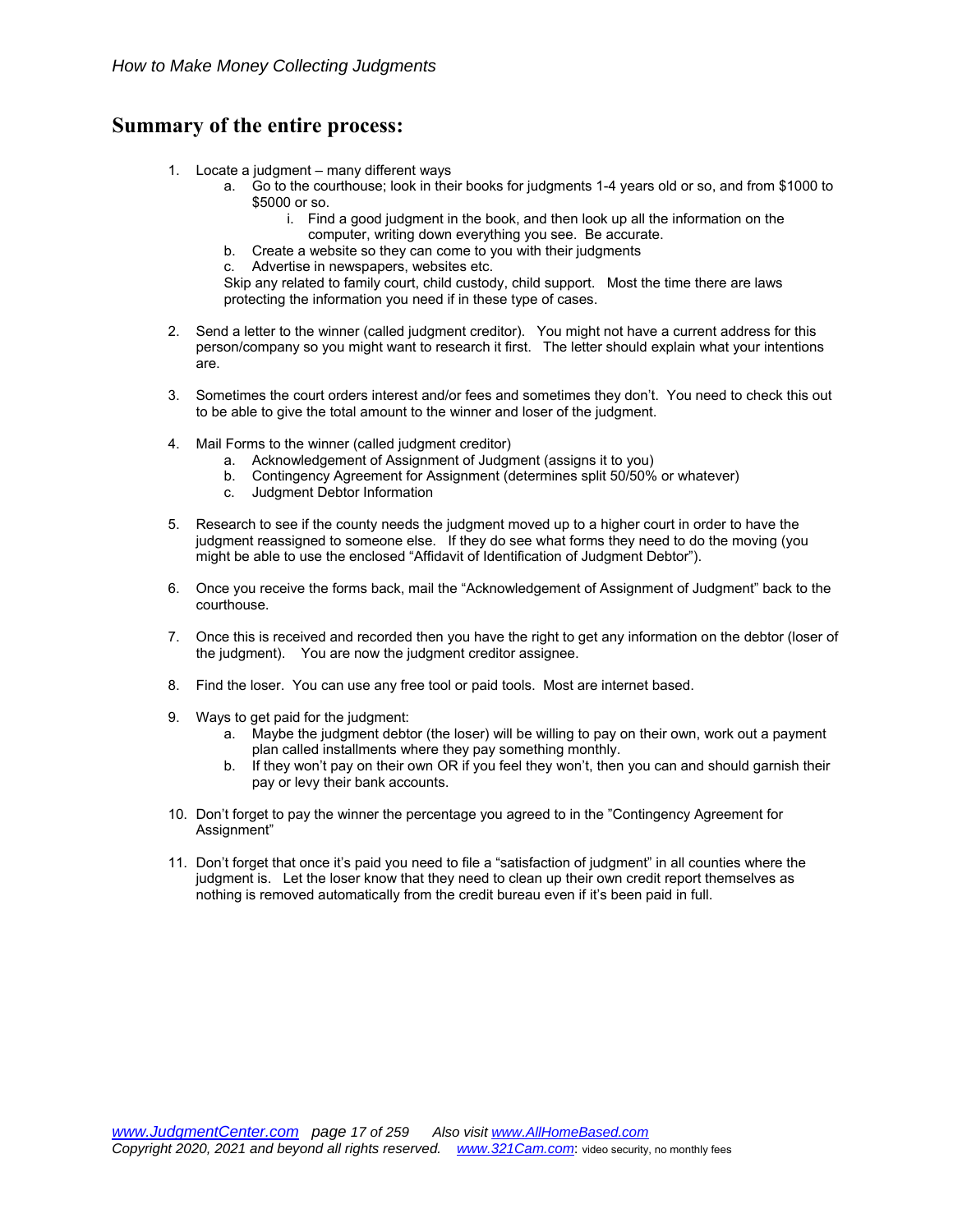# **Chapter 2 How did JudgmentCenter get started?**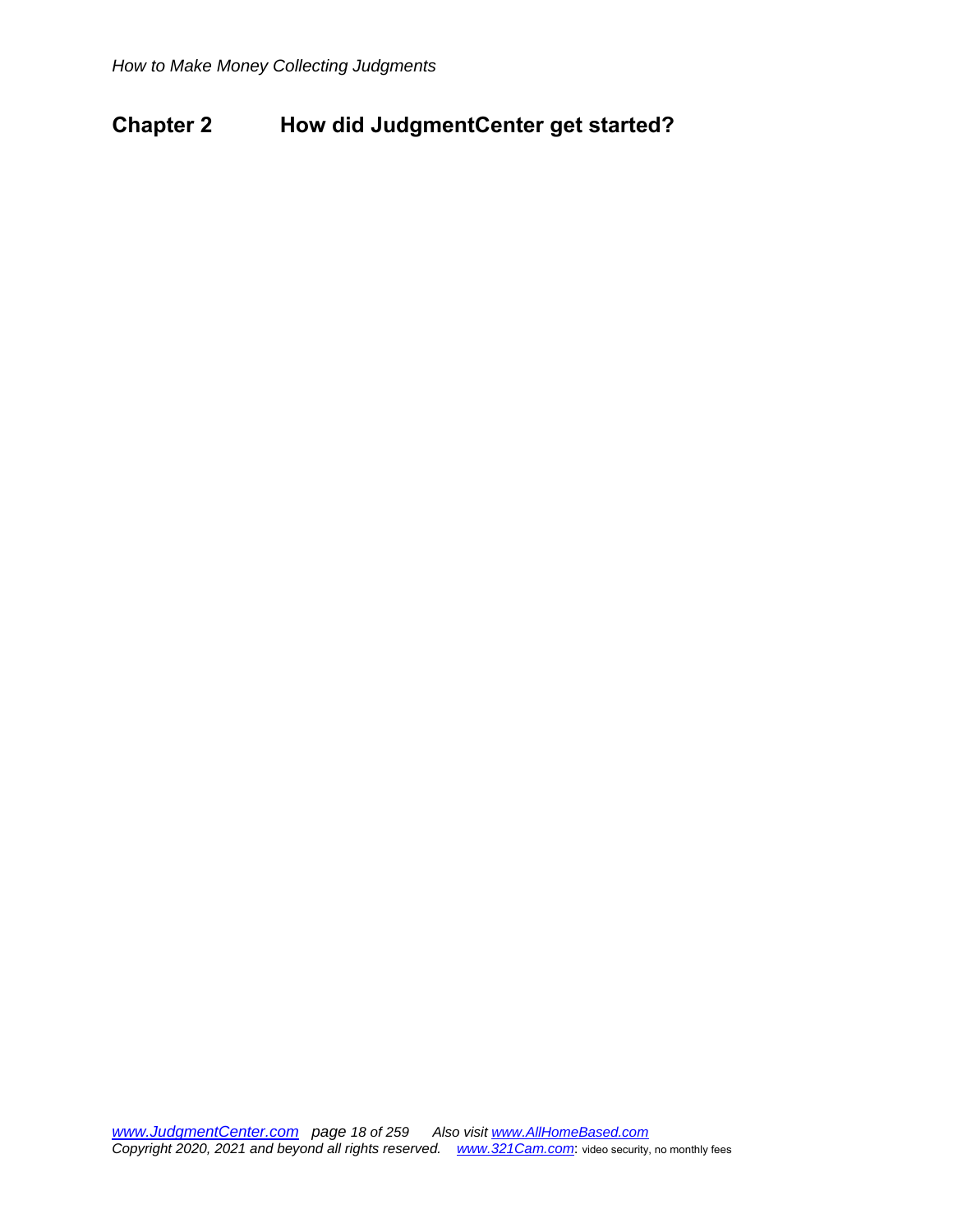# *How did JudgmentCenter get started?*

# **Who Is www.JudgmentCenter.com?**

www.JudgmentCenter.com was started in 1999 by Steve Cook who operates as a judicial judgment processor in the business of collecting money owed to plaintiffs awarded money judgments. During the past several years Steve has collected judgments ranging from \$1,000 to \$19,000 using a variety of techniques to uncover assets, which may then be levied to satisfy judgments.

Over the past few years www.JudgmentCenter.com has collected judgments for a variety of clients. We have built a reputation based on honesty and results.

The services have been used by attorneys, business owners, and individuals alike. They have come to know www.JudgmentCenter.com and depend on Steve for our quick service and ability to produce.

# **About the author:**

As mentioned earlier, www.JudgmentCenter.com was founded by Steve Cook who is also the author and publisher of this program.

Steve has lots of years of experience in his past as all of the following:

- Real Estate Experience:
	- o Real estate landlord
	- o Licensed real estate agent
	- o Mortgage loan officer
- Judament Collector
- Employee of credit bureau score company for 6.4 years.

### **How I personally started collecting judgments:**

As a landlord in 1989, I had to sue an ex-tenant in small claims (conciliation court). I won, but they didn't pay. So I started researching on ways to get them to pay. I kept good notes. Then when I had to go to small claims court a 2nd time for another landlord/tenant problem (which I won that time also) and I expanded on my original notes.

Later when I talked to another landlord and I told him about my two successful times I won and also collected from ex-tenants, he asked me to collect his small claims court award. And that is when I started researching how to collect some else's judgments without having to get a collection license or permit.

Then in 1997 I started working for a credit bureau score company as a full time employee and I worked there nearly 6.5 years. I learned a lot of ways to find someone and also find their assets. I added this information to my other documentation I have been writing since I first had to sue an ex-tenant.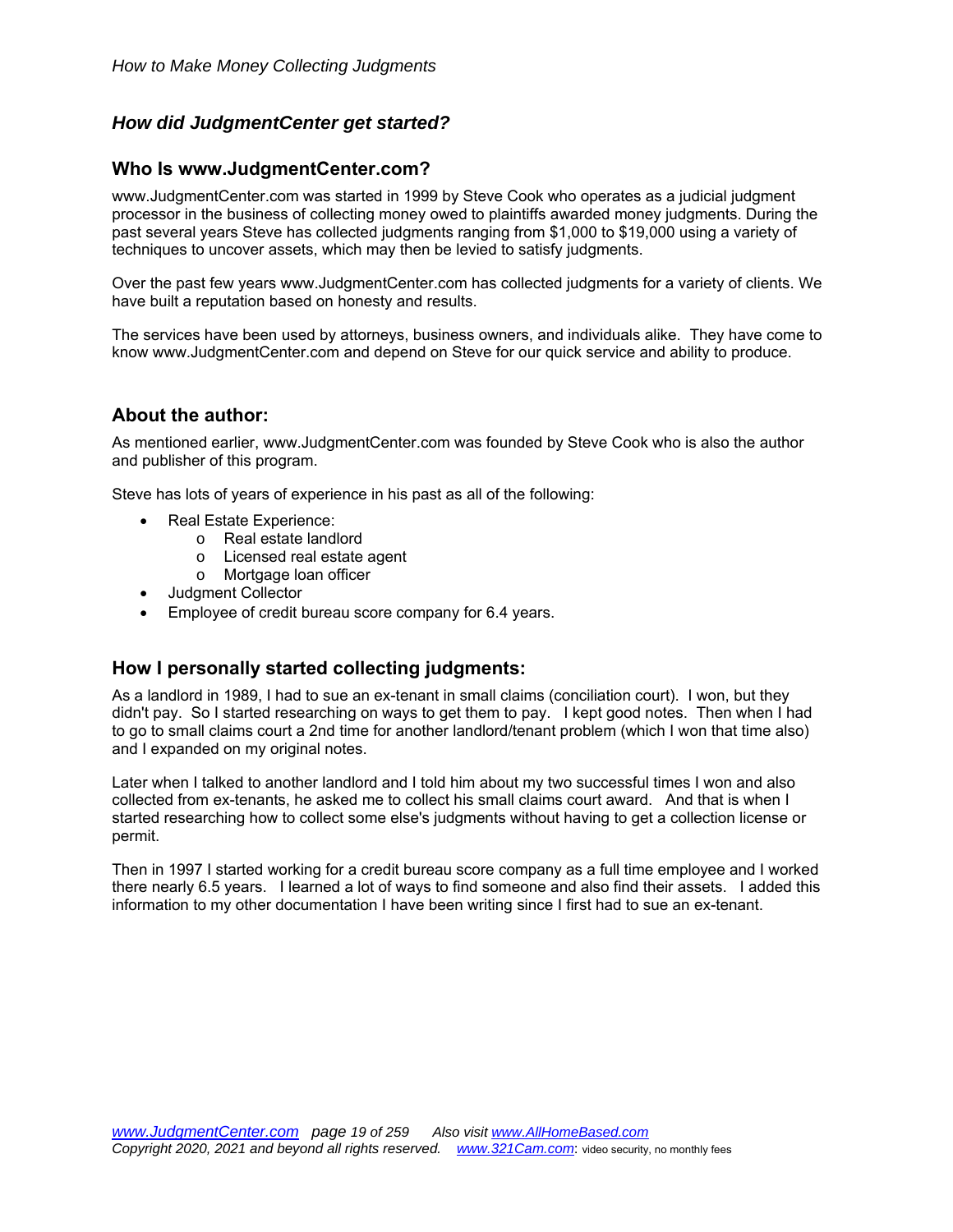Throughout the years from 1989 to 2001 I developed a judgment collection system for myself. Then in 2001 I said why not let others get this information. So I reformatted all my actual notes, documentation, and forms into this judgment recovery course. My years of experience are now in one nice judgment recovery home study class / course / system.

*Information contained in this program is compiled from the author's own experience and is believed to be complete. The entire program is designed to provide information regarding the subject matter and any opinions given are based on the author's experience, and considered true and accurate, but not infallible. This information is sold with the understanding that the publisher is not engaged in rendering any legal advice. If legal advice is required, the services of an attorney and/or accountant should be sought.*

SITES to visit:

- 1. Golden Retriever / Dog lover rescue site **www.ragom.org** and **https://www.grrmf.org/**
- 2. Dedicated to Dusty, my golden retriever. **http://www.allhomebased.com/DustyAndTheRainbowBridge.htm**

### **Work from Home**

Judgment collecting has a potential of a well-above average income. It is a business that offers a great deal of EXCITEMENT when you receive a payment and CHALLENGE to find debtors. You will be offering a service that nearly everyone needs at one time or another and many influential people will look to you for their collection needs

When looking for your **work from home** opportunity, you need to keep a few simple things in mind. The first is to find something you are passionate about and will enjoy being a part of and promoting. Becoming passionate about your home based business opportunity that you decide to go with is something that will help carry you through the rough times and getting your business to the point you want it to be. Because I am here to tell you, home based business opportunities are no easier than your regular job and don't grow by themselves and you have to be willing to put the time and effort into your home business opportunity to get it off the ground and once you do that you will enjoy all the fruits of your labor

# **Millions of judgment winners want your help**

The key to earning fees as in judgment collection is if you know how to locate judgment that are collectable and when to not keep pursuing ones that are not. I prefer to work on the easy to semi-easy ones and I do it with a soft touch. I prefer to work with the debtor and explain how important cleaning up unpaid judgments is to their credit report. And how credit reports are also part of many job applications now. I also explain to them how it lowers their **credit score**.

As this economy keeps getting worse more and more people are not being paid the money they are owed from small claims court or conciliation court. This is where you come in. There are hundreds of millions of dollars (maybe into the billions) money owed and unpaid. There are not many people that know how to collect a judgment and again this is where you come in.

### **Work on Many Judgments at the Same Time**

I recommend that you work on many judgments at the same time. No this does not mean the same day. There are different steps involved and after you have been collecting judgments for a few months you will have different judgments in different steps of being collected. That way things are not dull. Some